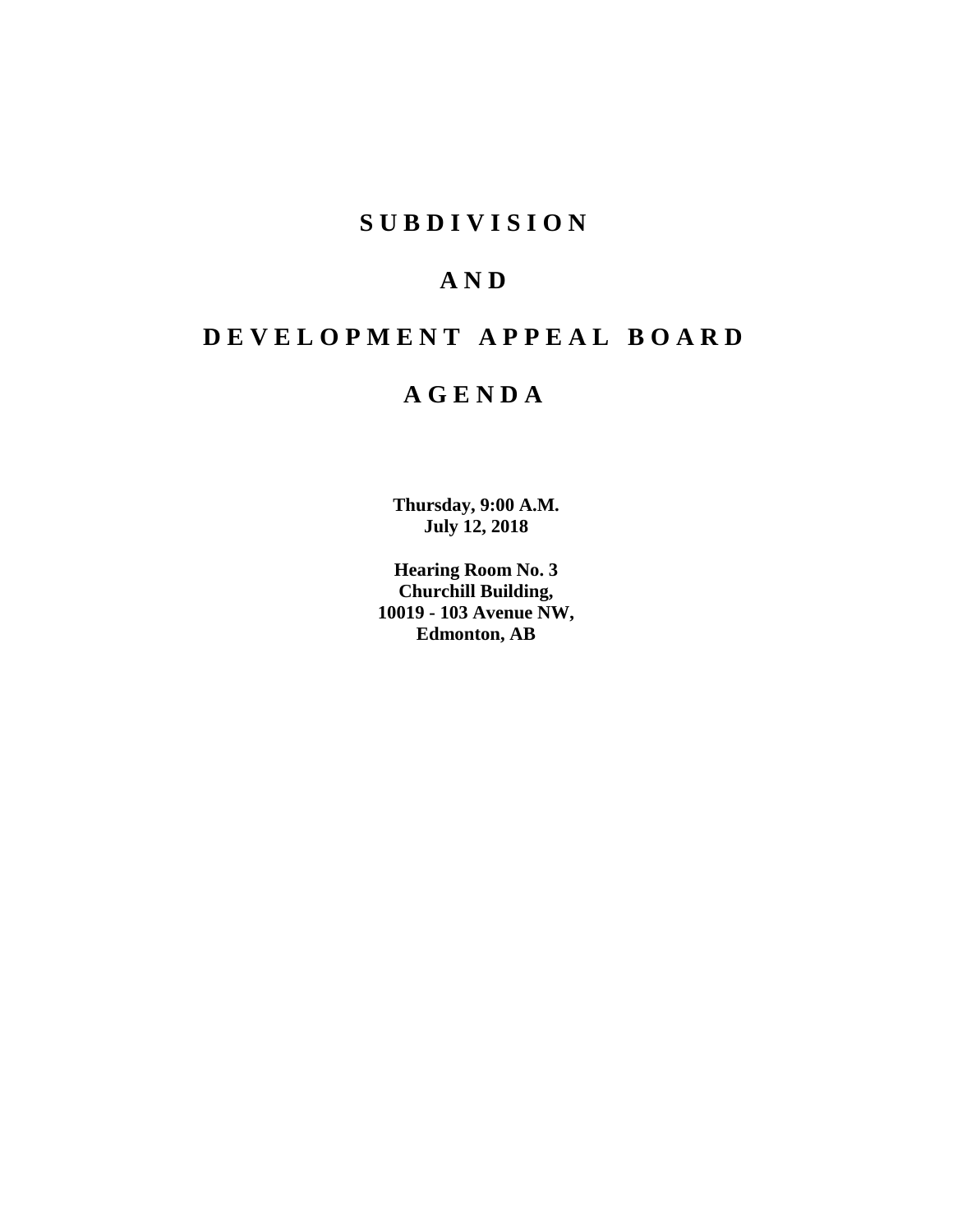### **SUBDIVISION AND DEVELOPMENT APPEAL BOARD HEARING ROOM NO. 3**

| 9:00 A.M.<br>SDAB-D-18-101<br><b>Development Permit Cancelled</b> |              |               | Operate a Major Home Based Business (Studio<br>for Lash Extensions and Brow Services - Black<br>Lash Ltd), expiring May 18, 2023                                                                                                                                                               |  |  |
|-------------------------------------------------------------------|--------------|---------------|------------------------------------------------------------------------------------------------------------------------------------------------------------------------------------------------------------------------------------------------------------------------------------------------|--|--|
|                                                                   |              |               | 1816C – Rutherford Road SW<br>Project No.: 279614806-001                                                                                                                                                                                                                                       |  |  |
| H                                                                 | 10:30 A.M.   | SDAB-D-18-102 | Remove a portion of an approved landscaped<br>yard to develop additional parking spaces to an<br>existing Professional, Financial, Office Support<br>Service and Indoor Participant Recreation<br>Services site - Existing without Permits<br>(reference Development Permit 174584031-<br>001) |  |  |
|                                                                   |              |               | 3470 - Allan Drive SW<br>Project No.: 275243524-001                                                                                                                                                                                                                                            |  |  |
|                                                                   | <b>NOTE:</b> |               | Unless otherwise stated, all references to "section numbers" refer to<br>the authority under the Edmonton Zoning Bylaw 12800.                                                                                                                                                                  |  |  |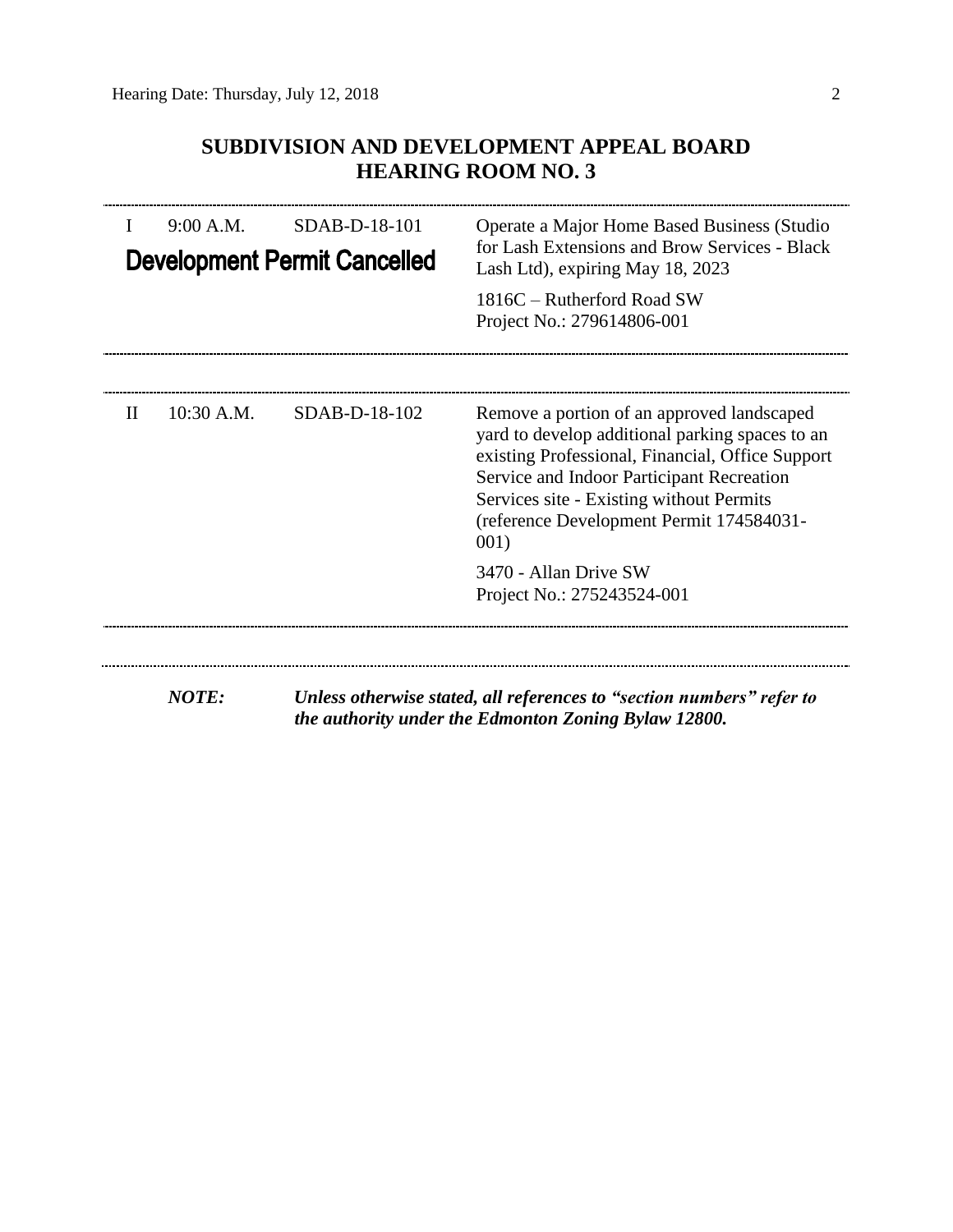ADJACENT PROPERTY OWNER APPELLANT: APPLICATION NO.: 279614806-001 APPLICATION TO: Operate a Major Home Based Business (Studio for Lash Extensions and Brow Services - Black Lash Ltd), expiring May 18, 2023 DECISION OF THE DEVELOPMENT AUTHORITY? $\gamma$  Approved with conditions DECISION DATE:  $\gamma_{\mathcal{U}}$  May 22, 2018  $\bullet$  DATE OF APPEAL:  $\bullet$  19, 2018 NOTIFICATION PERIOD: May 29, 2018 through June 19, 2018 RESPONDENT: MUNICIPAL DESCRIPTION OF SUBJECT PROPERTY: 1816C - Rutherford Road SW LEGAL DESCRIPTION: Condo Common Area (Plan 1324457) ZONE: (RA7) Low Rise Apartment Zone OVERLAY: N/A STATUTORY PLAN: Rutherford Neighbourhood Area Structure Plan

# AN APPEAL FROM THE DECISION OF THE DEVELOPMENT OFFICER BY AN

**ITEM I: 9:00 A.M. FILE: SDAB-D-18-101**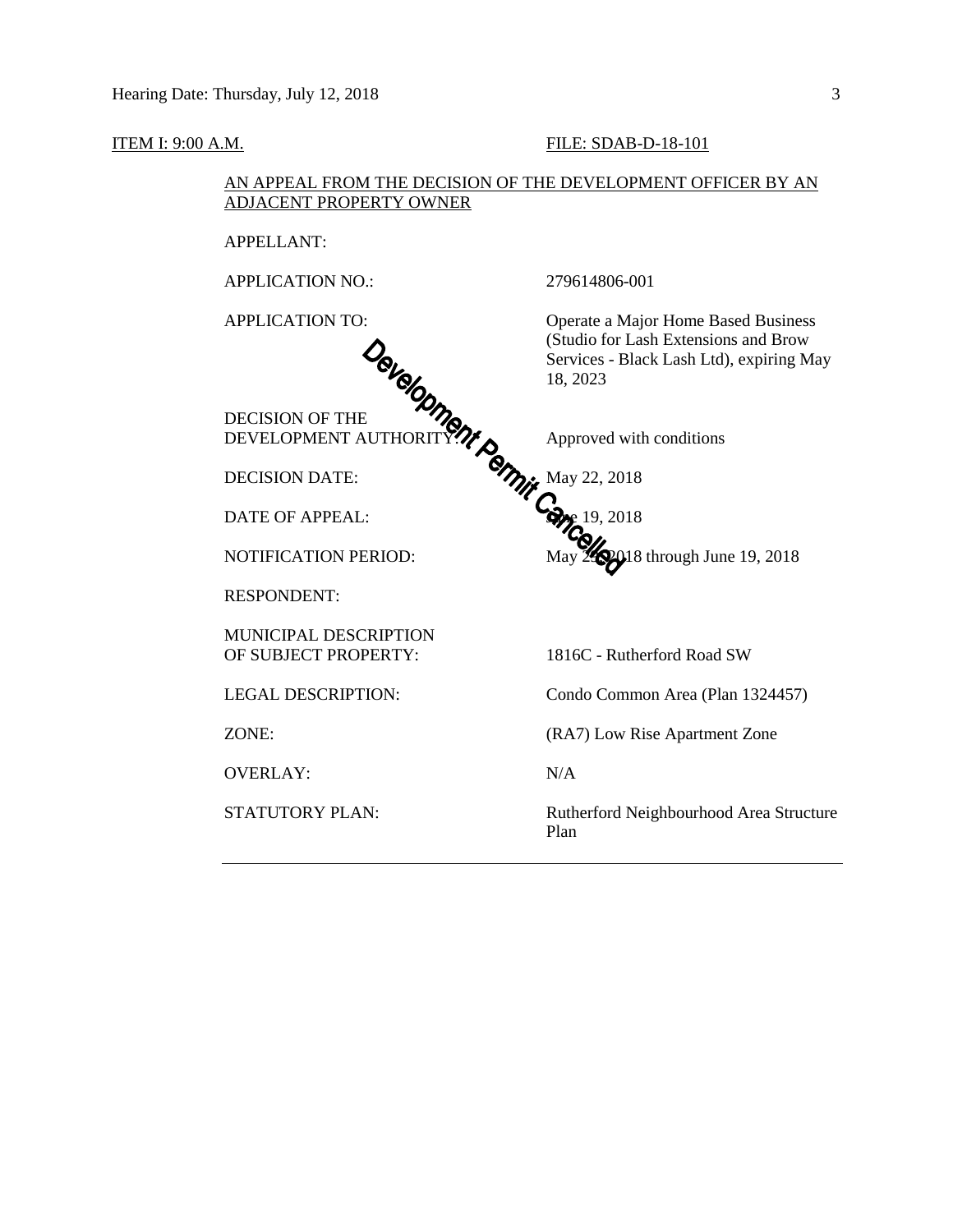| <u>ITEM II: 10:30 A.M.</u> |                                                        | FILE: SDAB-D-18-102                                                                                                                                                                                                                                                                                  |  |  |  |
|----------------------------|--------------------------------------------------------|------------------------------------------------------------------------------------------------------------------------------------------------------------------------------------------------------------------------------------------------------------------------------------------------------|--|--|--|
|                            | AN APPEAL FROM THE DECISION OF THE DEVELOPMENT OFFICER |                                                                                                                                                                                                                                                                                                      |  |  |  |
|                            | <b>APPELLANT:</b>                                      |                                                                                                                                                                                                                                                                                                      |  |  |  |
|                            | <b>APPLICATION NO.:</b>                                | 275243524-001                                                                                                                                                                                                                                                                                        |  |  |  |
|                            | <b>APPLICATION TO:</b>                                 | Remove a portion of an approved<br>landscaped yard to develop additional<br>parking spaces to an existing Professional,<br>Financial, Office Support Service and<br><b>Indoor Participant Recreation Services site</b><br>- Existing without Permits (reference<br>Development Permit 174584031-001) |  |  |  |
|                            | <b>DECISION OF THE</b><br>DEVELOPMENT AUTHORITY:       | Refused                                                                                                                                                                                                                                                                                              |  |  |  |
|                            | <b>DECISION DATE:</b>                                  | May 31, 2018                                                                                                                                                                                                                                                                                         |  |  |  |
|                            | <b>DATE OF APPEAL:</b>                                 | June 14, 2018                                                                                                                                                                                                                                                                                        |  |  |  |
|                            | MUNICIPAL DESCRIPTION<br>OF SUBJECT PROPERTY:          | $3470 -$ Allan Drive SW                                                                                                                                                                                                                                                                              |  |  |  |
|                            | <b>LEGAL DESCRIPTION:</b>                              | Plan 1523562 Blk 6 Lot 2                                                                                                                                                                                                                                                                             |  |  |  |
|                            | ZONE:                                                  | <b>DC1</b> Direct Development Control<br>Provision (Bylaw 17739)                                                                                                                                                                                                                                     |  |  |  |
|                            | <b>OVERLAY:</b>                                        | N/A                                                                                                                                                                                                                                                                                                  |  |  |  |
|                            | STATUTORY PLAN(S):                                     | Ambleside Neighbourhood Structure Plan<br>Windermeere Area Structure Plan                                                                                                                                                                                                                            |  |  |  |

### *Grounds for Appeal*

The Appellant provided the following reasons for appealing the decision of the Development Authority:

> After various attempts to have our original architect file for the revision of the above development permit, I as the owner of the building, filed for a variance as the architect has since left our job site and refuses to make the appropriate application for correction to our property. On May 31, 2018 the variance was denied due to the lack of authority to grant the variance.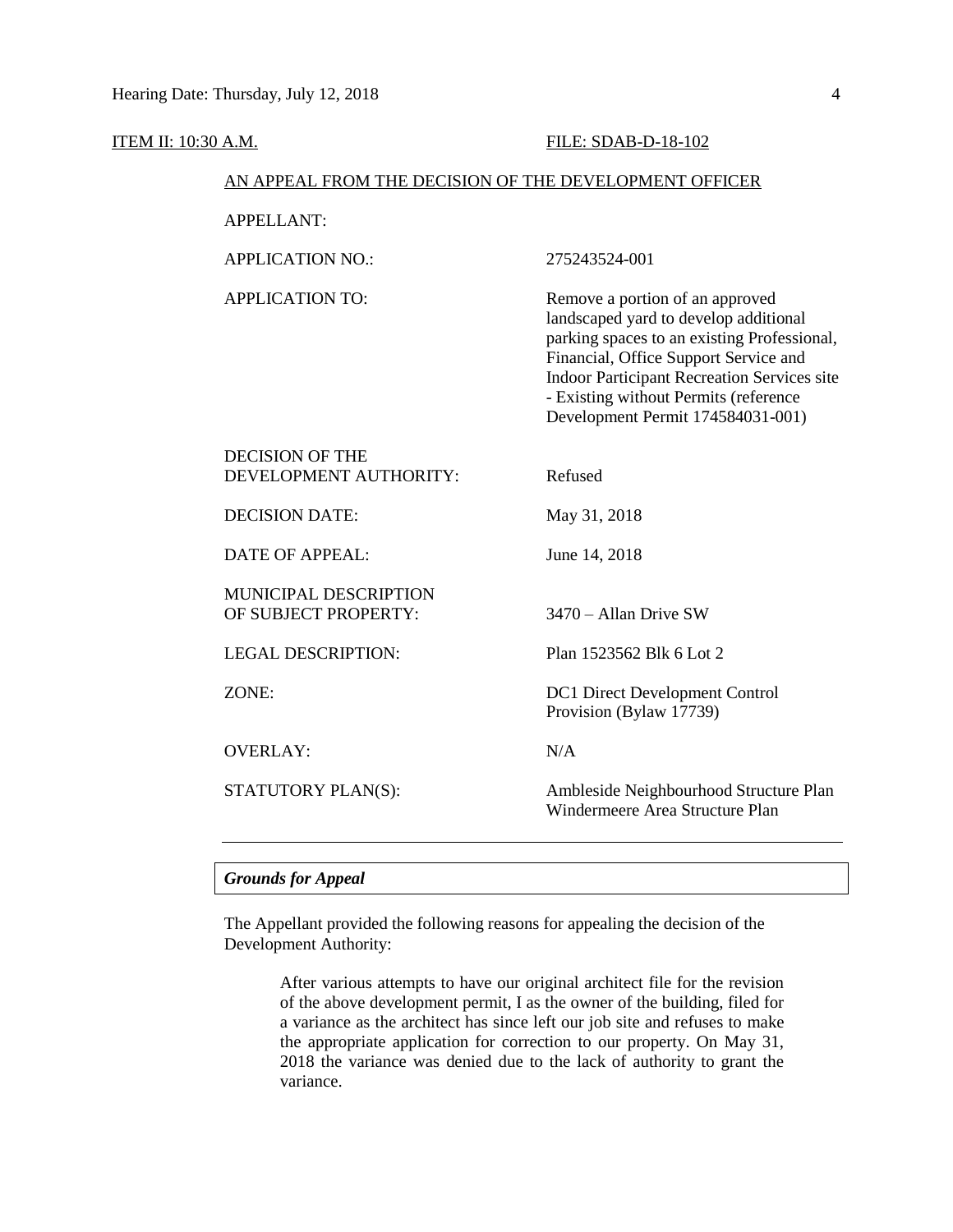We have also met with and discussed the issues with the area developer who has indicated that the changes would be acceptable for their requirements and did not feel that the changes were detrimental to the aesthetics of the property or area and only enhanced the function of the property. Attached is a letter from them confirming acceptance of the property based on the as built plans and the current status of the property.

My understanding is such that there have been revisions to the landscaping plans, that were originally filed, including the removal of landscaping in lieu of 2 much needed parking stalls. The architect and contractor who designed and built our building indicated that these changes should be acceptable as the building has met all the various landscaping minimums and restrictions.

The changes are as follows:

1) The row of landscaping adjacent to the west side of the building running the length of the building was removed and a concrete sidewalk replaced it in order to allow better access from the various parking stalls to the building. In addition the landscaping was likely going to be very difficult to maintain given the overhang of the building and covered parking area.

2) On the north west corner of the property there appeared to be landscaping originally designated for a 3 meter span adjacent to the fence, running east-west from the property line to the edge of the building. This was removed in order to add 2 much needed parking stalls. Our current tenant has already had to prepare and submit to the City parking reports indicating the lack of parking for the building and surrounding neighborhood. In addition the current covered parking (which was extended by the architect and contractor from the original plans to cover the additional parking stall to the fence/edge of the property line) will make the area extremely difficult to maintain. For your reference that portion of the property is adjacent to a public walkway with landscaping on the immediate exterior of the fence.

My understanding is that all landscaping requirements for the property have been met and that there have been no alterations to the buildings (just change from landscaping to parking/sidewalks and extension of the cover parking structure to match). It was brought to our attention that as built landscape plans and site plans needed to be prepared for your acceptance which has been done and included with this package. We have attached 3 pictures of the parking area in question for your review.

For your reference the property to the west of my building (6055 Andrews Way) appears to have requested and received a variance for their property in 2016 in regards to the 3 meter setback of the north side of the property, adjacent to City public walkway. We have attached photos for your reference. We are simply asking for the same variance.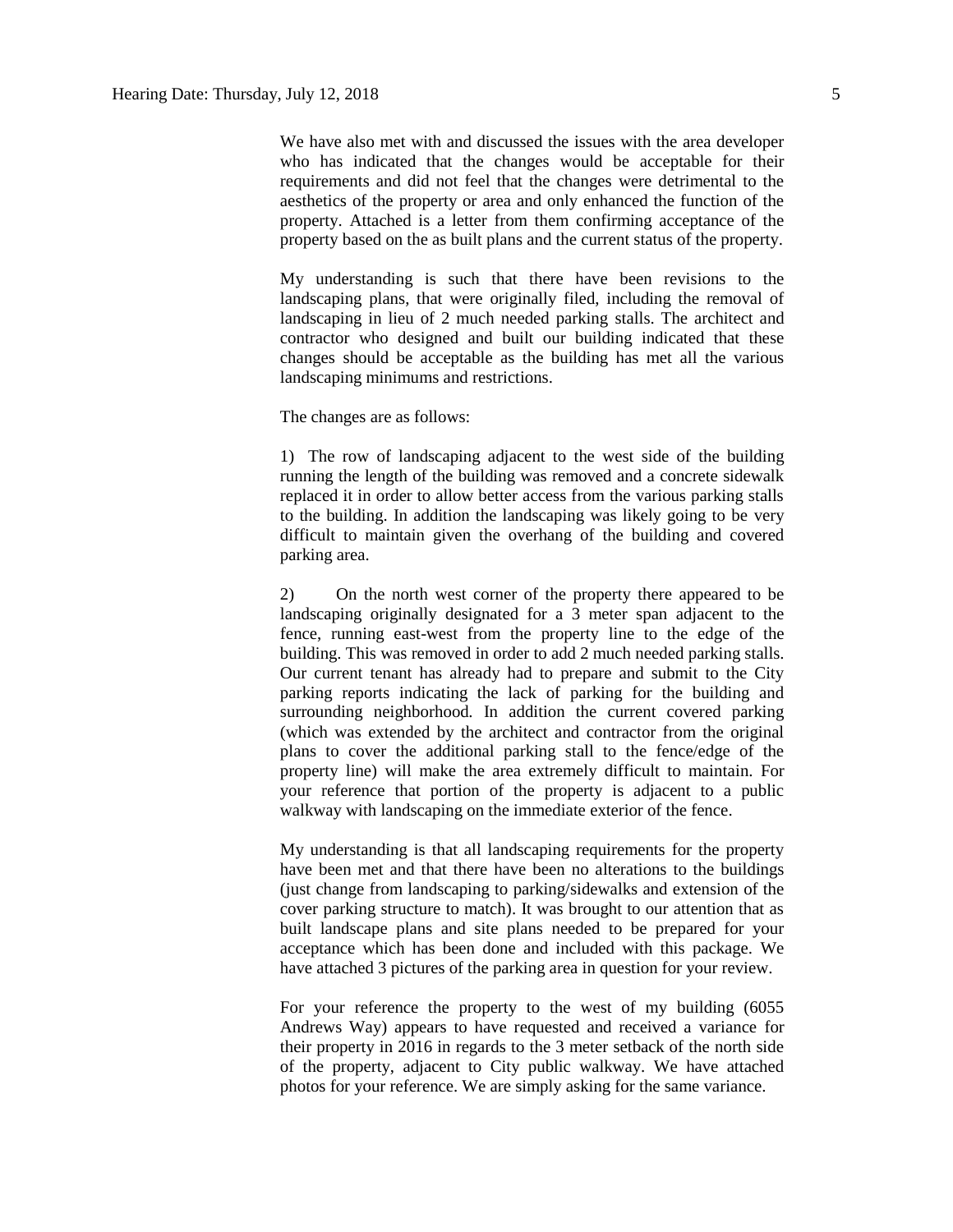Unfortunately we have ongoing numerous issues with both the contractor and architect who refuse to offer us any assistance in correcting these issues or clarification of what needs to be done.

#### *General Matters*

#### **Appeal Information:**

The *Municipal Government Act*, RSA 2000, c M-26 states the following:

#### **Grounds for Appeal**

**685(1)** If a development authority

- (a) fails or refuses to issue a development permit to a person,
- (b) issues a development permit subject to conditions, or
- (c) issues an order under section 645,

the person applying for the permit or affected by the order under section 645 may appeal to the subdivision and development appeal board.

**685(4)** Despite subsections (1), (2) and (3), if a decision with respect to a development permit application in respect of a direct control district

- (a) …
- (b) is made by a development authority, the appeal is limited to whether the development authority followed the directions of council, and if the subdivision and development appeal board finds that the development authority did not follow the directions it may, in accordance with the directions, substitute its decision for the development authority's decision.

#### **Appeals**

**686(1)** A development appeal to a subdivision and development appeal board is commenced by filing a notice of the appeal, containing reasons, with the board,

- (a) in the case of an appeal made by a person referred to in section 685(1)
	- (i) with respect to an application for a development permit,
		- (A) within 21 days after the date on which the decision is made under section 642, […]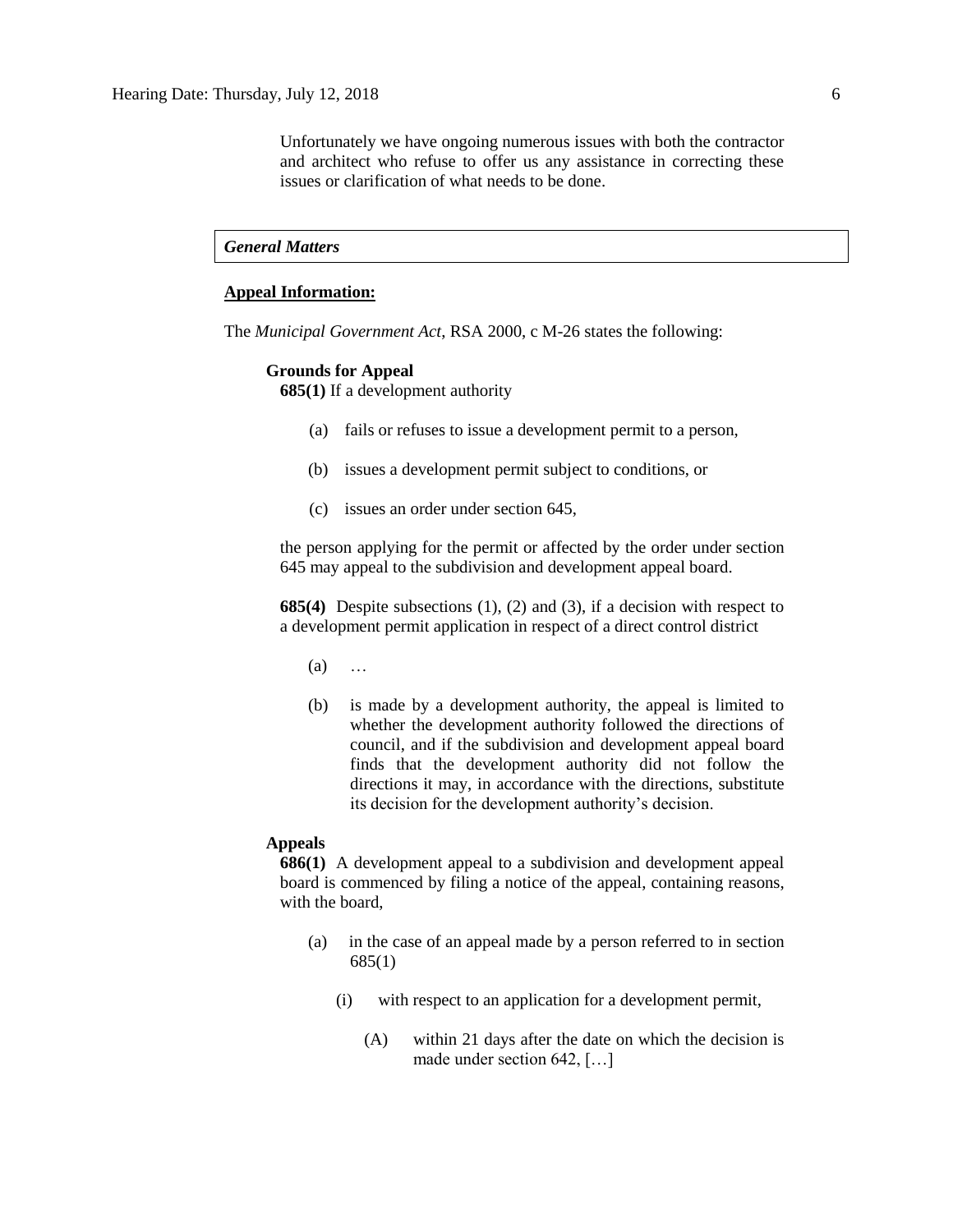**General Provisions from the** *DC1 (Bylaw 17739) Direct Development Control Provision* **("the** *DC1***") and the** *Edmonton Zoning Bylaw* **(the "***Bylaw")***:**

Under section 3(n) (Area 'A') of the *DC1*, **Indoor Participant Recreation Services** is a **listed Use**.

Under section 3(t) (Area 'A') of the *DC1*, **Professional, Financial and Office Support Services** is a **listed Use**.

Under section 7.8(4) of the *Bylaw*, **Indoor Participant Recreation Services** means:

development providing facilities within an enclosed building for sports and active recreation where patrons are predominantly participants and any spectators are incidental and attend on a non-recurring basis. Typical Uses include athletic clubs; health and fitness clubs; curling, roller skating and hockey rinks; swimming pools; rifle and pistol ranges, bowling alleys and racquet clubs.

Under section 7.4(44) of the *Bylaw*, **Professional, Financial and Office Support Services** means:

development primarily used for the provision of professional, management, administrative, consulting, and financial services, but does not include Health Services or Government Services. Typical Uses include: the offices of lawyers, accountants, engineers, and architects; offices for real estate and insurance firms; clerical, secretarial, employment, telephone answering, and similar office support services; and banks, credit unions, loan offices and similar financial Uses.

Section 1 of the *DC1* states that the **General Purpose** of the *DC1* is:

To accommodate low intensity commercial and residential mixed-use development. The purpose is to complement the adjacent residential and employment uses with a transition of mixed compatible uses. Development regulations shall create a pedestrian-friendly environment and complement adjacent development through urban design controls and guidelines.

#### *Setback*

Section 4(c) of the *DC1* states "A minimum Setback of 3.0 m shall be required."

Under section 6 of the *Bylaw*, **Setback** means "the distance that a development or a specified portion of it, must be set back from a property line. A Setback is not a Yard, Amenity Space, or Separation Space."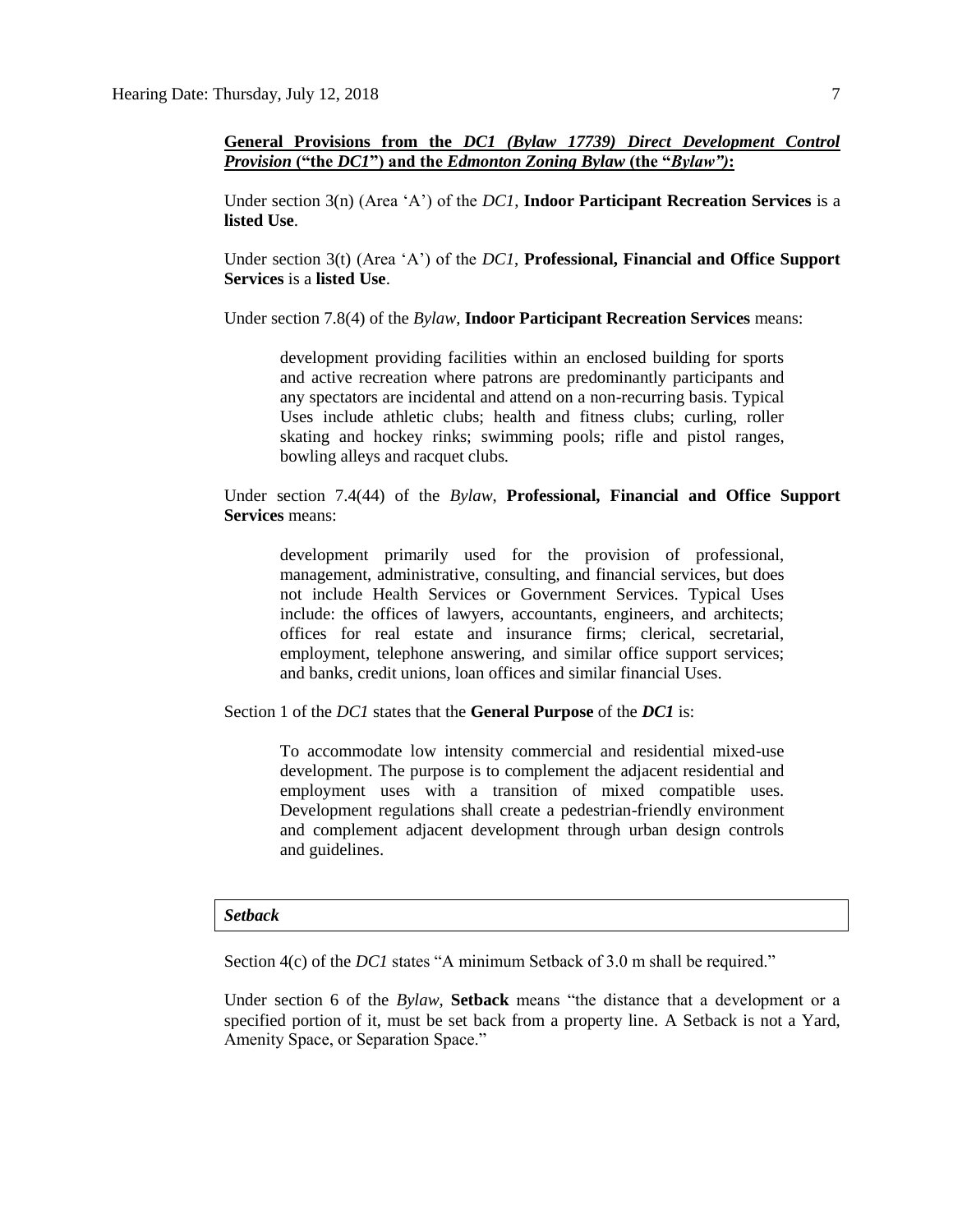#### **Development Officer's Determination**

**1. DC1 Ambleside Bylaw 17739 Section 4 (c): A minimum Setback of 3.0 m shall be required.** 

**Proposed covered parking canopy: no setback from north property, adjacent to City public walkway. Deficient by: 3.0m**

**Also, the setback of the existing covered parking canopy is not constructed in accordance to the previous Development Permit approved, reference 174584031-001.** [unedited]

#### *Landscaping*

Section 4(k) of the *DC1* states "Landscaping shall be in accordance with Section 55. Notwithstanding subsection 55.4 (6), for the purpose of calculating Landscaping requirements, subsection 55.4 (7) shall apply to all Use Classes."

Section 55.3(1)(e) of the *Bylaw* states:

all open space including Front Yards, Rear Yards, Side Yards and Yards, Amenity Areas at ground level, Private Outdoor Amenity Areas, Setback areas and Separation Spaces shall be landscaped with flower beds, grass, ground cover or suitable decorative hardscaping in addition to trees and shrubs. This requirement shall not apply to those areas designated for parking or vehicular circulation.

#### **Development Officer's Determination**

**2. DC1 Ambleside Bylaw 17739 Section 4(k) - Landscaping shall be in accordance with Section 55. Notwithstanding subsection 55.4 (6), for the purpose of calculating Landscaping requirements, subsection 55.4 (7) shall apply to all Use Classes.**

**Section 55.3(1)(5)(e) - All open space including Setback areas shall be landscaped with flower beds, grass, ground cover or suitable decorative hardscaping in addition to trees and shrubs.**

**The landscaping within the north 3.0m setback has been removed, contrary to the approved Development Permit 174584031-001.** [unedited]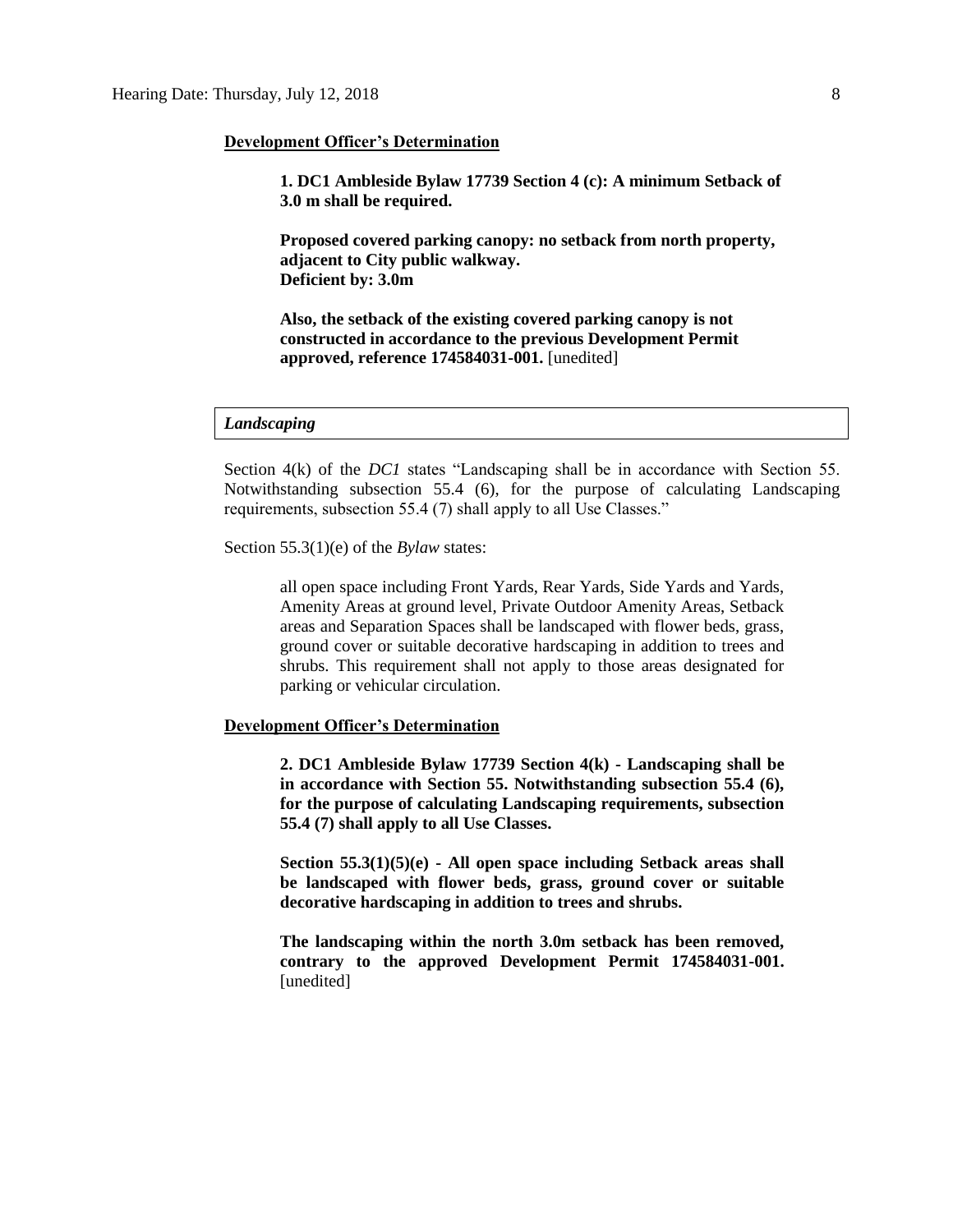#### *Parking*

Section 4(h) of the *DC1* states:

No parking, loading, storage, trash collection, outdoor service or display area shall be permitted within a minimum Setback adjacent to a public roadway, public walkway or a residential zone. Vehicular parking, loading, storage and trash collection areas shall be screened from view from any adjacent Sites or public roadways in accordance with Section 55.

#### **Development Officer's Determination**

**3. DC1 Ambleside Bylaw 17739 Section 4 (h) - No parking, loading, storage, trash collection, outdoor service or display area shall be permitted within a minimum Setback adjacent to a public roadway, public walkway or a residential zone. Vehicular parking, loading, storage and trash collection areas shall be screened from view from any adjacent Sites or public roadways in accordance with Section 55.**

**Proposed: Parking spaces located within the required 3.0m north Setback, contrary to the DC1 Ambleside Bylaw 17739 Section 4(h) .**

**Also, the parking lot is not developed in accordance to the previous Development Permit approved, reference 174584031-001.** [unedited]

#### Notice to Applicant/Appellant

Provincial legislation requires that the Subdivision and Development Appeal Board issue its official decision in writing within fifteen days of the conclusion of the hearing.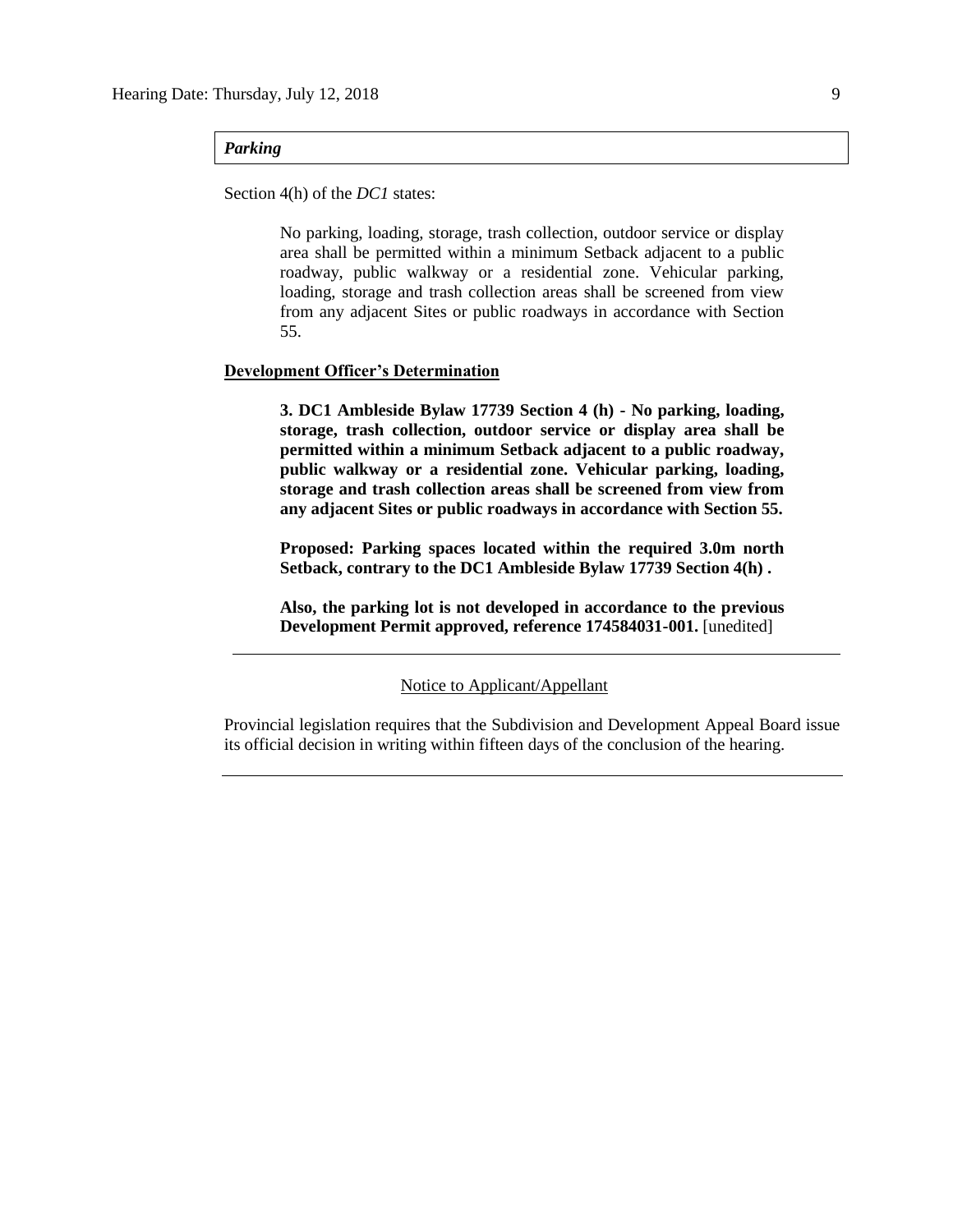| <b>differential discrete</b><br><b>Application for</b>                                                                                                                                                                                                                               | <b>Major Development Permit</b>                         | Project Number: 275243524-001<br><b>Application Date:</b><br>FEB 21, 2018<br>Printed:<br>June 15, 2018 at 11:50 AM<br>Page:<br>1 of 2 |  |  |  |  |  |  |
|--------------------------------------------------------------------------------------------------------------------------------------------------------------------------------------------------------------------------------------------------------------------------------------|---------------------------------------------------------|---------------------------------------------------------------------------------------------------------------------------------------|--|--|--|--|--|--|
| This document is a Development Permit Decision for the development application described below.                                                                                                                                                                                      |                                                         |                                                                                                                                       |  |  |  |  |  |  |
| Applicant<br>Property Address(es) and Legal Description(s)                                                                                                                                                                                                                           |                                                         |                                                                                                                                       |  |  |  |  |  |  |
|                                                                                                                                                                                                                                                                                      | 3470 - ALLAN DRIVE SW                                   |                                                                                                                                       |  |  |  |  |  |  |
|                                                                                                                                                                                                                                                                                      | Plan 1523562 Blk 6 Lot 2                                |                                                                                                                                       |  |  |  |  |  |  |
|                                                                                                                                                                                                                                                                                      | Specific Address(es)<br>Building: 3470 - ALLAN DRIVE SW |                                                                                                                                       |  |  |  |  |  |  |
|                                                                                                                                                                                                                                                                                      |                                                         |                                                                                                                                       |  |  |  |  |  |  |
| <b>Scope of Application</b>                                                                                                                                                                                                                                                          |                                                         |                                                                                                                                       |  |  |  |  |  |  |
| To remove a portion of an approved landscaped yard to develop additional parking spaces to an existing Professional, Financial,<br>Office Support Service and Indoor Participant Recreation Services site - Existing without Permits (reference Development Permit<br>174584031-001) |                                                         |                                                                                                                                       |  |  |  |  |  |  |
| <b>Permit Details</b>                                                                                                                                                                                                                                                                |                                                         |                                                                                                                                       |  |  |  |  |  |  |
| Class of Permit:                                                                                                                                                                                                                                                                     | Contact Person:                                         |                                                                                                                                       |  |  |  |  |  |  |
| Gross Floor Area (sq.m.):                                                                                                                                                                                                                                                            | Lot Grading Needed?: N                                  |                                                                                                                                       |  |  |  |  |  |  |
| New Sewer Service Required: N                                                                                                                                                                                                                                                        | NumberOfMainFloorDwellings:                             |                                                                                                                                       |  |  |  |  |  |  |
| Site Area (sq. m.): 1963                                                                                                                                                                                                                                                             | Stat. Plan Overlay/Annex Area: (none)                   |                                                                                                                                       |  |  |  |  |  |  |
| I/We certify that the above noted details are correct.                                                                                                                                                                                                                               |                                                         |                                                                                                                                       |  |  |  |  |  |  |
| Applicant signature:                                                                                                                                                                                                                                                                 |                                                         |                                                                                                                                       |  |  |  |  |  |  |
| <b>Development Application Decision</b><br>Refused                                                                                                                                                                                                                                   |                                                         |                                                                                                                                       |  |  |  |  |  |  |
| THIS IS NOT A PERMIT                                                                                                                                                                                                                                                                 |                                                         |                                                                                                                                       |  |  |  |  |  |  |
|                                                                                                                                                                                                                                                                                      |                                                         |                                                                                                                                       |  |  |  |  |  |  |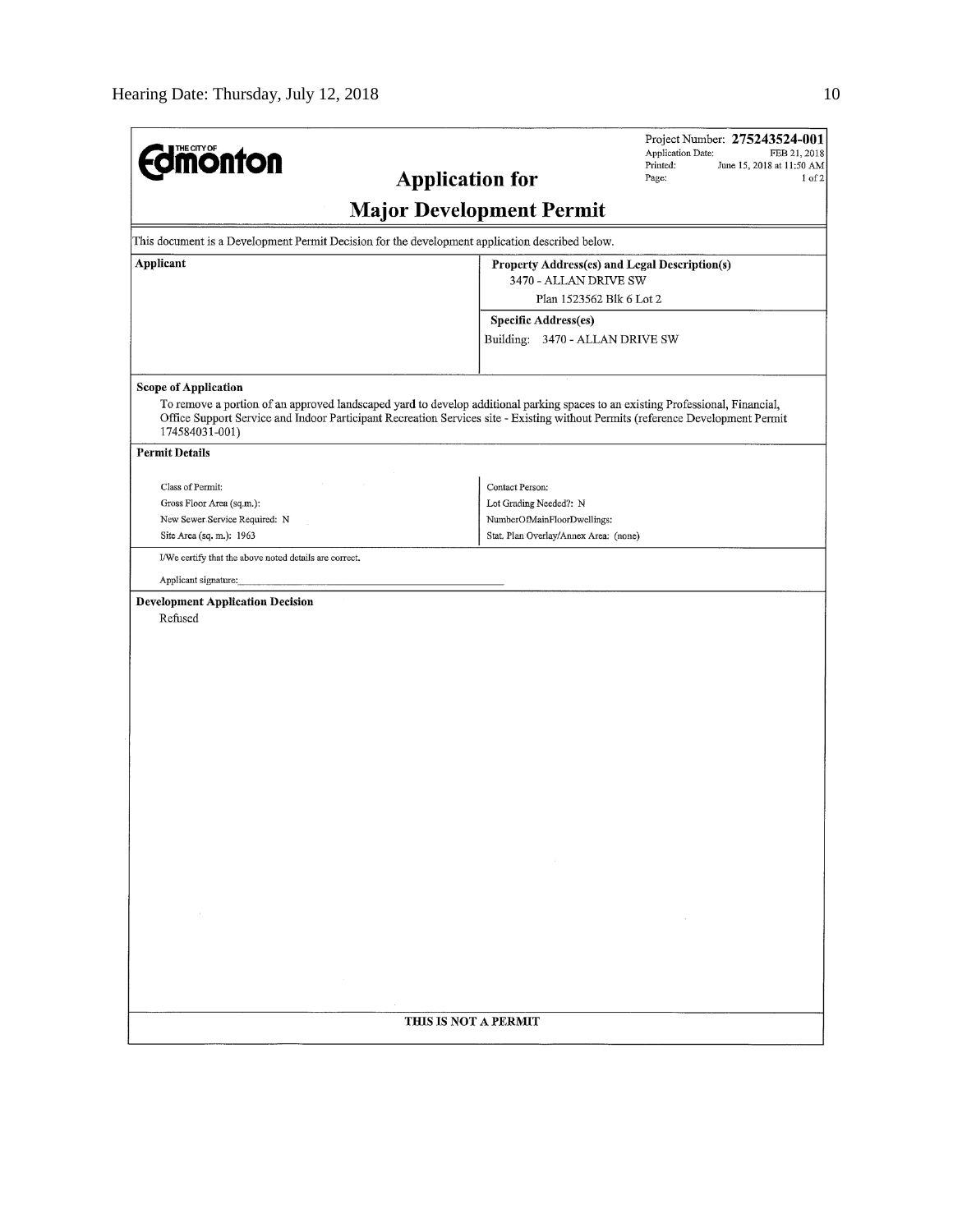| <b>monton</b>                                                                                                                                                                                                                                                                                                                                                                                                              |                                                                                                                                                                                                                                                      | <b>Application for</b>                     |                      | Project Number: 275243524-001<br><b>Application Date:</b><br>FEB 21, 2018<br>Printed:<br>June 15, 2018 at 11:50 AM<br>$2$ of $2$<br>Page: |  |  |  |  |  |  |
|----------------------------------------------------------------------------------------------------------------------------------------------------------------------------------------------------------------------------------------------------------------------------------------------------------------------------------------------------------------------------------------------------------------------------|------------------------------------------------------------------------------------------------------------------------------------------------------------------------------------------------------------------------------------------------------|--------------------------------------------|----------------------|-------------------------------------------------------------------------------------------------------------------------------------------|--|--|--|--|--|--|
| <b>Major Development Permit</b>                                                                                                                                                                                                                                                                                                                                                                                            |                                                                                                                                                                                                                                                      |                                            |                      |                                                                                                                                           |  |  |  |  |  |  |
| <b>Reason for Refusal</b><br>1. DC1 Ambleside Bylaw 17739 Section 4 (c): A minimum Setback of 3.0 m shall be required.                                                                                                                                                                                                                                                                                                     |                                                                                                                                                                                                                                                      |                                            |                      |                                                                                                                                           |  |  |  |  |  |  |
| Deficient by: 3.0m                                                                                                                                                                                                                                                                                                                                                                                                         | Proposed covered parking canopy: no setback from north property, adjacent to City public walkway.                                                                                                                                                    |                                            |                      |                                                                                                                                           |  |  |  |  |  |  |
|                                                                                                                                                                                                                                                                                                                                                                                                                            | Also, the setback of the existing covered parking canopy is not constructed in accordance to the previous Development Permit<br>approved, reference 174584031-001.                                                                                   |                                            |                      |                                                                                                                                           |  |  |  |  |  |  |
|                                                                                                                                                                                                                                                                                                                                                                                                                            | 2. DC1 Ambleside Bylaw 17739 Section 4(k) - Landscaping shall be in accordance with Section 55. Notwithstanding subsection<br>55.4 (6), for the purpose of calculating Landscaping requirements, subsection 55.4 (7) shall apply to all Use Classes. |                                            |                      |                                                                                                                                           |  |  |  |  |  |  |
|                                                                                                                                                                                                                                                                                                                                                                                                                            | Section 55.3(1)(5)(e) - All open space including Setback areas shall be landscaped with flower beds, grass, ground cover or suitable<br>decorative hardscaping in addition to trees and shrubs.                                                      |                                            |                      |                                                                                                                                           |  |  |  |  |  |  |
|                                                                                                                                                                                                                                                                                                                                                                                                                            | The landscaping within the north 3.0m setback has been removed, contrary to the approved Development Permit 174584031-001.                                                                                                                           |                                            |                      |                                                                                                                                           |  |  |  |  |  |  |
| 3. DC1 Ambleside Bylaw 17739 Section 4 (h) - No parking, loading, storage, trash collection, outdoor service or display area shall<br>be permitted within a minimum Setback adjacent to a public roadway, public walkway or a residential zone. Vehicular parking,<br>loading, storage and trash collection areas shall be screened from view from any adjacent Sites or public roadways in accordance<br>with Section 55. |                                                                                                                                                                                                                                                      |                                            |                      |                                                                                                                                           |  |  |  |  |  |  |
| Proposed: Parking spaces located within the required 3.0m north Setback, contrary to the DC1 Ambleside Bylaw 17739 Section 4<br>$(h)$ .                                                                                                                                                                                                                                                                                    |                                                                                                                                                                                                                                                      |                                            |                      |                                                                                                                                           |  |  |  |  |  |  |
|                                                                                                                                                                                                                                                                                                                                                                                                                            |                                                                                                                                                                                                                                                      |                                            |                      | Also, the parking lot is not developed in accordance to the previous Development Permit approved, reference 174584031-001.                |  |  |  |  |  |  |
| <b>Rights of Appeal</b><br>The Applicant has the right of appeal within 21 days after the date on which the decision is made, as outlined in Section 683<br>through 689 of the Municipal Government Act.                                                                                                                                                                                                                   |                                                                                                                                                                                                                                                      |                                            |                      |                                                                                                                                           |  |  |  |  |  |  |
| Issue Date: May 31, 2018<br>Fees                                                                                                                                                                                                                                                                                                                                                                                           | <b>Development Authority: LI, CINDY</b>                                                                                                                                                                                                              |                                            |                      |                                                                                                                                           |  |  |  |  |  |  |
| Major Dev. Application Fee<br><b>Total GST Amount:</b><br><b>Totals for Permit:</b>                                                                                                                                                                                                                                                                                                                                        | <b>Fee Amount</b><br>\$362.00<br>\$0.00<br>\$362.00                                                                                                                                                                                                  | <b>Amount Paid</b><br>\$362.00<br>\$362.00 | Receipt#<br>04808405 | <b>Date Paid</b><br>Feb 21, 2018                                                                                                          |  |  |  |  |  |  |
|                                                                                                                                                                                                                                                                                                                                                                                                                            |                                                                                                                                                                                                                                                      | THIS IS NOT A PERMIT                       |                      |                                                                                                                                           |  |  |  |  |  |  |
|                                                                                                                                                                                                                                                                                                                                                                                                                            |                                                                                                                                                                                                                                                      |                                            |                      |                                                                                                                                           |  |  |  |  |  |  |